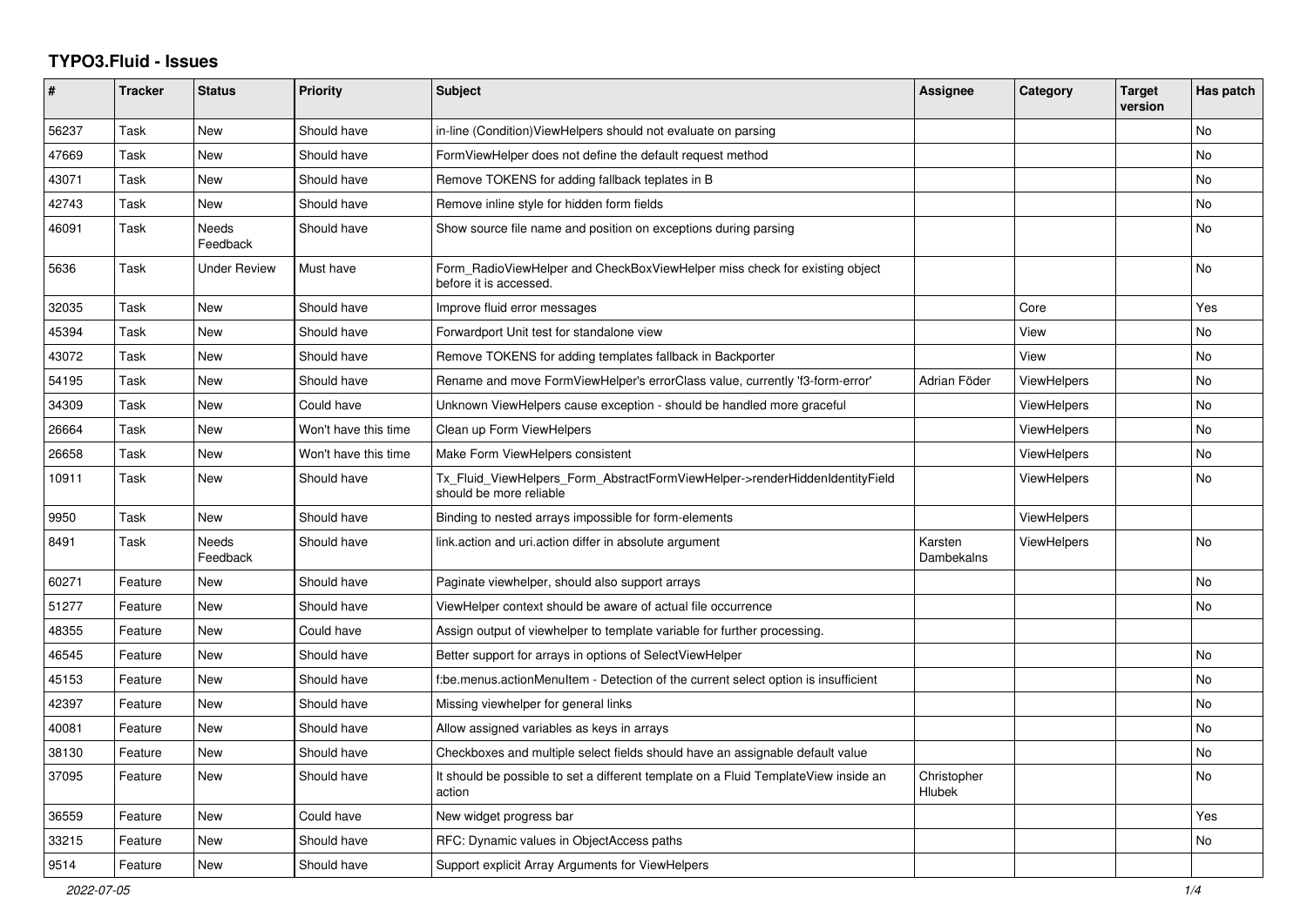| $\pmb{\#}$ | <b>Tracker</b> | <b>Status</b>       | <b>Priority</b> | <b>Subject</b>                                                                       | <b>Assignee</b>        | Category    | <b>Target</b><br>version | Has patch |
|------------|----------------|---------------------|-----------------|--------------------------------------------------------------------------------------|------------------------|-------------|--------------------------|-----------|
| 9005       | Feature        | Accepted            | Could have      | Fluid Template Analyzer (FTA)                                                        | Sebastian<br>Kurfuerst |             |                          |           |
| 45345      | Feature        | Needs<br>Feedback   | Should have     | Easy to use comments for fluid that won't show in output                             |                        |             |                          |           |
| 3291       | Feature        | Needs<br>Feedback   | Should have     | Cacheable viewhelpers                                                                |                        |             |                          | No        |
| 52640      | Feature        | <b>Under Review</b> | Should have     | Create an UnlessViewHelper as opposite to the IfViewHelper                           | <b>Marc Neuhaus</b>    |             |                          | No        |
| 49756      | Feature        | <b>Under Review</b> | Should have     | Select values by array key in checkbox viewhelper                                    |                        |             |                          | No        |
| 62346      | Feature        | New                 | Could have      | f:comment should have high precende                                                  |                        | Core        | 3.x                      | No        |
| 30555      | Feature        | New                 | Could have      | Make TagBuilder more extensible                                                      |                        | Core        |                          | No        |
| 10472      | Feature        | New                 | Could have      | Fluid Standalone distribution                                                        |                        | Core        |                          | No        |
| 7608       | Feature        | New                 | Could have      | Configurable shorthand/object accessor delimiters                                    |                        | Core        |                          | Yes       |
| 4704       | Feature        | New                 | Should have     | Improve parsing exception messages                                                   |                        | Core        |                          |           |
| 1907       | Feature        | New                 | Could have      | Default values for view helpers based on context                                     |                        | Core        |                          |           |
| 33394      | Feature        | Needs<br>Feedback   | Should have     | Logical expression parser for BooleanNode                                            | Tobias Liebig          | Core        |                          | No        |
| 46257      | Feature        | <b>Under Review</b> | Should have     | Add escape sequence support for Fluid                                                |                        | Core        |                          | No        |
| 60181      | Feature        | New                 | Could have      | Caching mechanism for Fluid Views/Templates                                          |                        | View        |                          | No        |
| 8989       | Feature        | Needs<br>Feedback   | Could have      | Search path for fluid template files                                                 |                        | View        |                          | No        |
| 60003      | Feature        | New                 | Should have     | Add required-Attribute to f:form.password                                            |                        | ViewHelpers |                          | No        |
| 51100      | Feature        | New                 | Must have       | Links with absolute URI should have the option of URI Scheme                         |                        | ViewHelpers |                          | No.       |
| 39936      | Feature        | New                 | Should have     | registerTagAttribute should handle default values                                    |                        | ViewHelpers |                          | No        |
| 36410      | Feature        | New                 | Should have     | Allow templates to send arguments back to layout                                     |                        | ViewHelpers |                          | No        |
| 3725       | Feature        | <b>New</b>          | Could have      | CSS Engine                                                                           | Christian Müller       | ViewHelpers |                          | No        |
| 5933       | Feature        | Accepted            | Should have     | Optional section rendering                                                           | Sebastian<br>Kurfuerst | ViewHelpers |                          | No        |
| 43346      | Feature        | <b>Under Review</b> | Should have     | Allow property mapping configuration via template                                    | Karsten<br>Dambekalns  | ViewHelpers | 2.1                      | No        |
| 31955      | Feature        | New                 | Should have     | f:uri.widget                                                                         |                        | Widgets     |                          | No        |
| 58983      | <b>Bug</b>     | New                 | Should have     | format.date does not respect linebreaks and throws exception                         |                        |             |                          | No        |
| 58921      | <b>Bug</b>     | New                 | Should have     | f:form.* VHs crash if NOT inside f:form but followed by f:form                       |                        |             |                          | No        |
| 57885      | Bug            | New                 | Must have       | Inputs are cleared from a second form if the first form produced a vallidation error |                        |             |                          | No        |
| 52591      | <b>Bug</b>     | New                 | Should have     | The Pagination Widget broken for joined objects                                      |                        |             |                          | No        |
| 52419      | <b>Bug</b>     | New                 | Should have     | Wrong PHPDocs notation for default value inline f:translate viewhelper               |                        |             | 2.0                      | No        |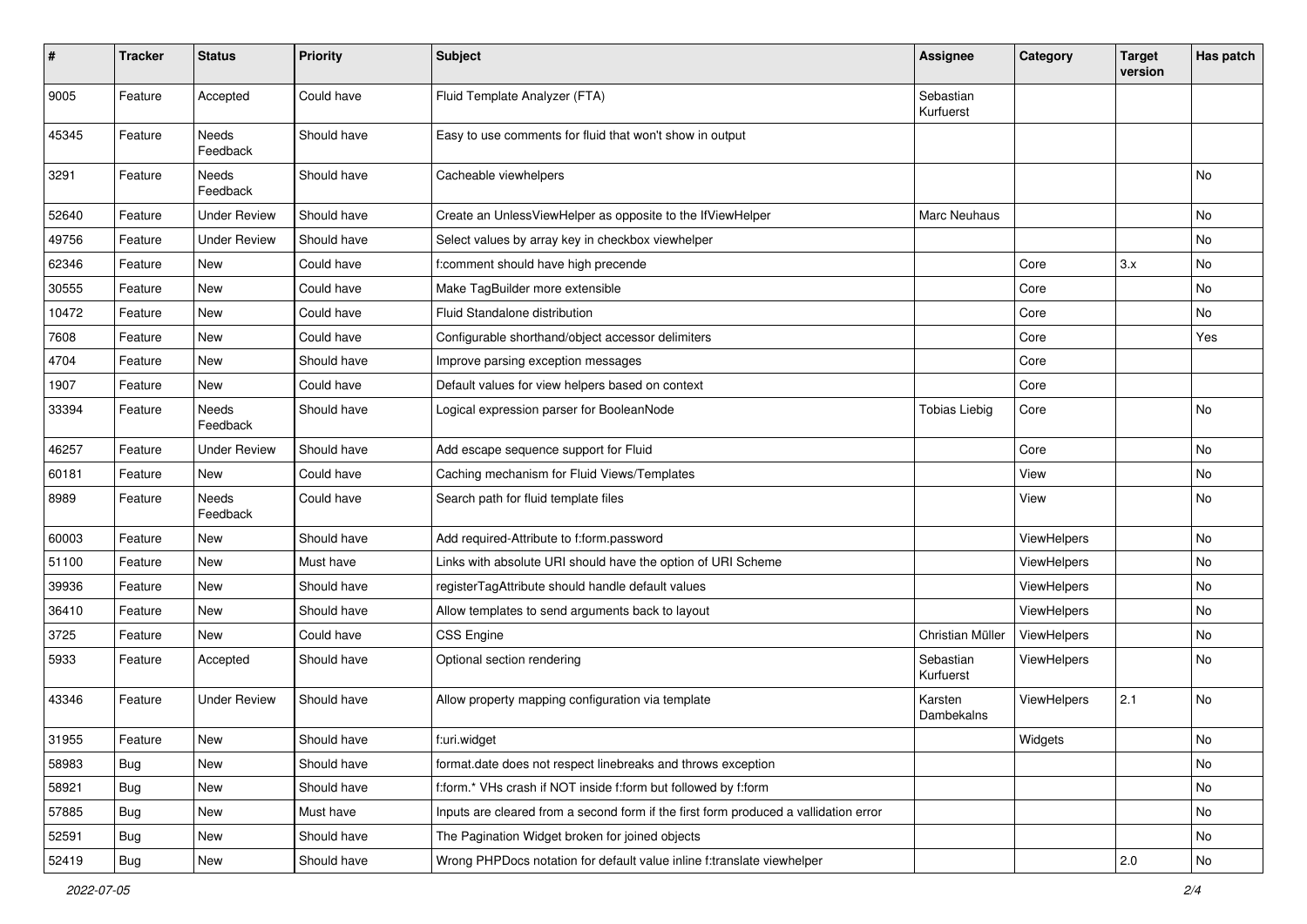| #     | <b>Tracker</b> | <b>Status</b>       | <b>Priority</b> | <b>Subject</b>                                                                                              | <b>Assignee</b>        | Category    | <b>Target</b><br>version | Has patch |
|-------|----------------|---------------------|-----------------|-------------------------------------------------------------------------------------------------------------|------------------------|-------------|--------------------------|-----------|
| 49038 | Bug            | <b>New</b>          | Must have       | form.select does not select the first item if prependOptionValue is used                                    |                        |             |                          | <b>No</b> |
| 28554 | Bug            | New                 | Should have     | (v4) implement feature flag to disable caching                                                              |                        |             |                          | No        |
| 28553 | Bug            | New                 | Should have     | improve XHProf test setup                                                                                   |                        |             |                          | No        |
| 28552 | Bug            | New                 | Should have     | (v5) write ViewHelper test for compiled run; adjust functional test to do two passes<br>(uncached & cached) |                        |             |                          | No        |
| 28550 | Bug            | New                 | Should have     | (v4) make widgets cacheable, i.e. not implement childnodeaccess interface                                   |                        |             |                          | <b>No</b> |
| 28549 | Bug            | New                 | Should have     | make widgets cacheable, i.e. not implement childnodeaccess interface                                        |                        |             |                          | No        |
| 13045 | Bug            | New                 | Should have     | Entity decode of strings are different between if-conditions and output of variable                         |                        |             |                          |           |
| 28551 | Bug            | Accepted            | Should have     | (v4) backport VHTest                                                                                        | Sebastian<br>Kurfuerst |             |                          | <b>No</b> |
| 55008 | Bug            | <b>Under Review</b> | Should have     | Interceptors should be used in Partials                                                                     | Christian Müller       |             |                          | No        |
| 52536 | Bug            | <b>Under Review</b> | Should have     | Errorclass not set if no property-attribute set                                                             |                        |             |                          |           |
| 50888 | Bug            | <b>Under Review</b> | Should have     | WSOD by changing name of section and if Fluid caches are generated                                          |                        |             |                          | <b>No</b> |
| 47006 | <b>Bug</b>     | Under Review        | Should have     | widget identifier are not unique                                                                            |                        |             |                          | <b>No</b> |
| 39990 | Bug            | New                 | Should have     | Same form twice in one template: hidden fields for empty values are only rendered<br>once                   |                        | Core        |                          | No        |
| 33551 | <b>Bug</b>     | <b>New</b>          | Must have       | View helper values break out of a partial scope                                                             | Sebastian<br>Kurfuerst | Core        |                          | <b>No</b> |
| 27607 | Bug            | <b>New</b>          | Must have       | Make Fluid comparisons work when first element is STRING, second is NULL.                                   |                        | Core        |                          | <b>No</b> |
| 12863 | Bug            | New                 | Should have     | Attributes of a viewhelper can't contain a '-'                                                              | Sebastian<br>Kurfuerst | Core        |                          | <b>No</b> |
| 3481  | Bug            | New                 | Should have     | Use ViewHelperVariableContainer in PostParseFacet                                                           |                        | Core        |                          | No        |
| 51239 | Bug            | <b>Under Review</b> | Must have       | AbstractViewHelper use incorrect method signature for "\$this->systemLogger->log()"                         | Adrian Föder           | Core        |                          | Yes       |
| 38369 | Bug            | New                 | Must have       | Resource ViewHelpers should not fall back to request package                                                |                        | View        |                          | No        |
| 46289 | Bug            | Needs<br>Feedback   | Should have     | Enable Escaping Interceptor in XML request format                                                           |                        | View        | 2.0.1                    | No        |
| 60856 | <b>Bug</b>     | New                 | Must have       | Target attribute not supported by the form viewhelper                                                       |                        | ViewHelpers |                          | Yes       |
| 54284 | <b>Bug</b>     | New                 | Should have     | Default Option for Switch/Case VH                                                                           |                        | ViewHelpers |                          | No        |
| 49600 | <b>Bug</b>     | New                 | Should have     | f:form tag shown as a HTML on frontend                                                                      |                        | ViewHelpers |                          | No        |
| 40064 | <b>Bug</b>     | New                 | Must have       | Multiselect is not getting persisted                                                                        |                        | ViewHelpers |                          | No        |
| 37619 | Bug            | New                 | Should have     | Fatal Error when using variable in name attribute of Section ViewHelper                                     |                        | ViewHelpers |                          | No        |
| 30937 | Bug            | New                 | Should have     | CropViewHelper stringToTruncate can't be supplied so it can't be easily extended                            |                        | ViewHelpers |                          | Yes       |
| 8648  | Bug            | New                 | Should have     | format.crop ViewHelper should support all features of the crop stdWrap function                             |                        | ViewHelpers |                          | No        |
| 58862 | <b>Bug</b>     | Needs<br>Feedback   | Should have     | FormViewHelper doesn't accept NULL as value for \$arguments                                                 | Bastian<br>Waidelich   | ViewHelpers |                          | Yes       |